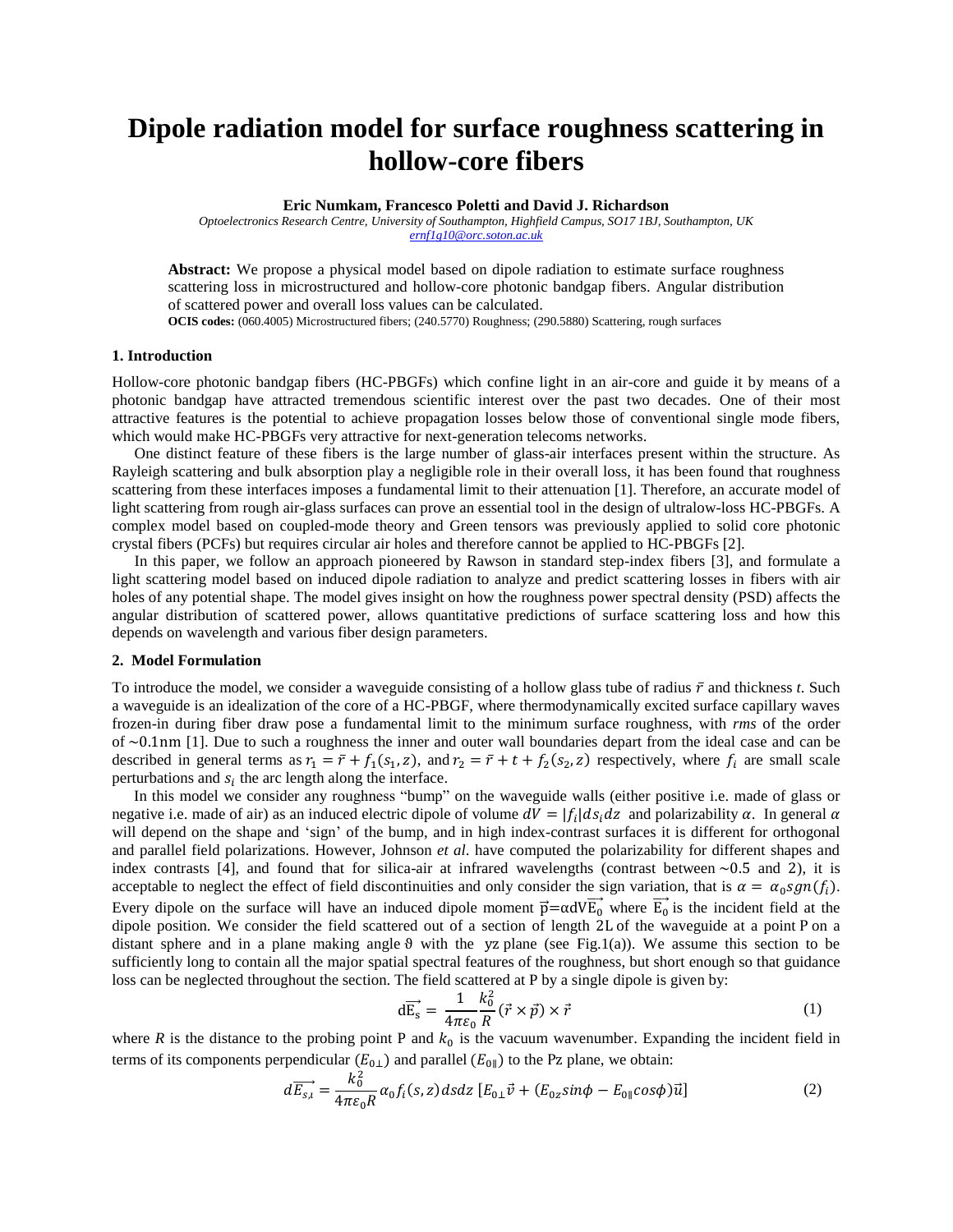

Fig.1: (a) Illustration of observing point P with respect to the fiber axes; (b) relative phase between fields scattered from different positions along the waveguide.

The field scattered by different points on the glass-air surface reaches P with different phases. Taking the field originating from the point  $(z=0, \theta + \frac{\pi}{2})$  as a reference (Fig. 1(b)), the phase difference of all other rays is given by  $\varphi(\phi,\vartheta) = \beta z - k_0 z \cos \phi - k_0 \bar{r} \cos (\theta - \vartheta) \sin \phi$ , where  $\beta$  is the mode propagation constant and  $\theta$  the azimuthal position of the scattering point  $(s_i/\bar{r})$ .

The total field scattered at P is therefore:

$$
\overrightarrow{E_s} = \sum_{i} \int_{z=-L}^{L} \oint d\overrightarrow{E_{s,i}} exp(-i\varphi)
$$
\n(3)

Assuming that the azimuthal component of the surface roughness does not considerably contribute to scattering losses [1], the above integration along z yields the Fourier transform  $\tilde{F}$  of the roughness, and the result is:

$$
\overrightarrow{E_s}(\phi,\theta) = \sum_i \frac{k_0^2}{4\pi\varepsilon_0 R} \tilde{F}(\beta - k_0 \cos\phi) \left[ \vec{v} \oint E_{0\perp} e^{ik_0 \tilde{r} \cos(\theta - \theta) \sin\phi} ds_i \right. \n+ \vec{u} \oint (E_{0z} \sin\phi - E_{0\parallel} \cos\phi) e^{ik_0 \tilde{r} \cos(\theta - \theta) \sin\phi} ds_i \qquad (4)
$$

This expression shows that each spatial frequency of the roughness governs the scattering intensity at a specific direction  $\phi$ . The angularly resolved scattered power per steradian in the  $\phi$  direction can be obtained from equation (4) and integration along  $\vartheta$  and  $\varphi$  yields the scattering loss coefficient:  $\alpha_l = \frac{1}{2l}$  $\frac{1}{2L} \int_{\vartheta=0}^{2\pi} \int_{\phi=0}^{\pi} \frac{1}{2}$  $\int_{\phi=0}^{\pi} \frac{1}{2} c n \varepsilon_0 |E_s|^2 R^2 s$  $\overline{\mathbf{c}}$  $\int_{\vartheta=0}^{2\pi}\int_{\varphi=0}^{\pi}\frac{1}{2}c n \varepsilon_0 |E_s|^2 R^2 sin\phi d\vartheta d\phi.$ 

# **3. Results and discussion**

The model presented above was initially applied to calculate the scattering from both inner and outer surfaces of a simple hollow tube with a radius  $\bar{r}$  of 10 $\mu$ m, roughly corresponding to the core of a 19-cell HC-PBGF, and a thickness *t* chosen to satisfy the antiresonant condition:  $t = \lambda/4\sqrt{n_{class}^2 - n_{Air}^2}$  [3]. Using a semi-analytical transfer matrix method [5] we calculated all the field components of the x-polarized fundamental  $HE_{11}$  mode. We then employed the well-known expression for the roughness PSD of frozen-in surface capillary waves,  $S = k_B T_a / 4\pi \gamma \kappa$ [1], to compute the scattered power per unit steradian on a distant sphere enclosing the scattering fiber section. To avoid the singularity in the roughness spectrum at low spatial frequencies we introduce a low frequency cut-off at  $\sim 0.1 \mu m^{-1}$ . Spatial frequencies lower than this value are then assumed to have the same power spectral density.

The calculated distribution of scattered power on a distant sphere and the average scattered power as a function of escaping angle  $\phi$  along the propagation direction (or effective index) are shown in Fig. 2(a) and (b), respectively. Due to the nature of the roughness spectrum, the electric field is preferentially scattered in the forward direction. The peaks and dips in the figures result from constructive and destructive interference at the probing point, a feature which is also confirmed by coupled mode theory based models on all-solid fibers [6]. Obviously, simulations show different scattering patterns for different modes of the waveguide. Of particular interest is the loss variation with changes in waveguide parameters and wavelength. It has previously been argued through dimensional analysis that roughness scattering loss in HC-PBGFs must be proportional to  $\lambda^{-3}$  [1]. Our model confirms this trend but it indicates that the  $\lambda^{-3}$  wavelength dependence results from the enlarged core size required to operate at longer wavelengths, rather than from the roughness contribution. Fig.2(c) illustrates this point by showing how the loss